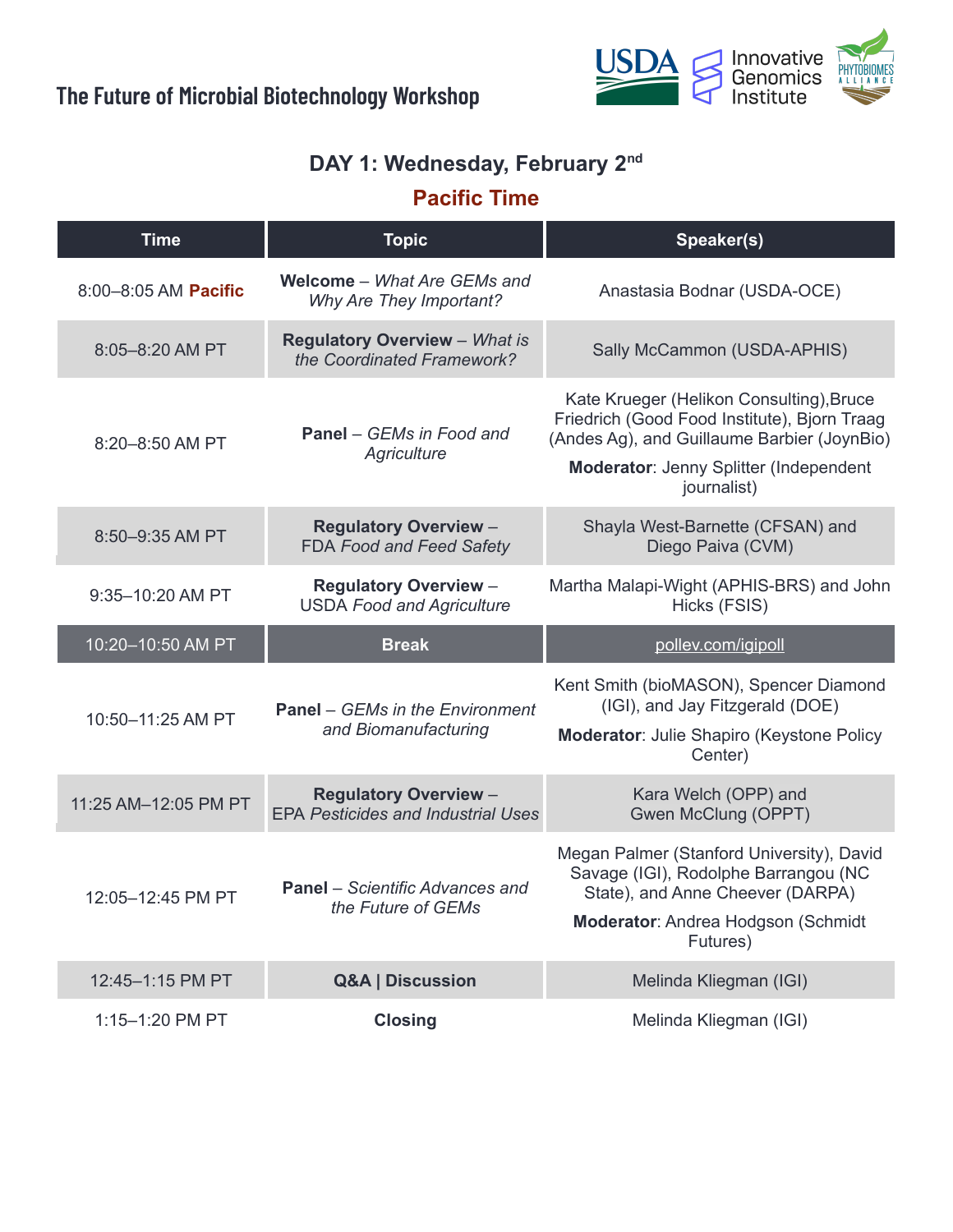

#### **DAY 2: Thursday, February 3 rd**

## **Pacific Time**

| <b>Time</b>          | <b>Topic</b>                                                                                                          | Speaker(s)                                                                            |
|----------------------|-----------------------------------------------------------------------------------------------------------------------|---------------------------------------------------------------------------------------|
| 8:00-8:05 AM Pacific | Welcome - Summary of Day 1, Intro<br>to Day 2                                                                         | Melinda Kliegman (IGI)                                                                |
| 8:05-8:20 AM PT      | <b>Regulatory Overview -</b><br><b>GEMs in the Bioengineered Food</b><br><b>Disclosure Standard</b>                   | Alex Fischer (USDA-AMS)                                                               |
| 8:20-8:35 AM PT      | Trade & Markets Overview - GEMs<br>in International Trade                                                             | Jen Rowland (USDA-FAS)                                                                |
| 8:35-9:05 AM PT      | <b>Panel</b> - Societal Engagement and<br><b>Public Education</b>                                                     | Jennifer Kuzma (NC State), Charles Denby<br>(Berkeley Yeast), and Charlie Arnot (CFI) |
|                      |                                                                                                                       | <b>Moderator: Brittany Anderton (Science)</b><br><b>Communication Lab)</b>            |
| 9:05-9:30 AM PT      | Q&A   Discussion                                                                                                      | Melinda Kliegman (IGI)                                                                |
| 9:30-10:00 AM PT     | <b>Break</b>                                                                                                          | pollev.com/igipoll                                                                    |
| 10:00-10:05 AM PT    | Case Study #1 - Biofertilizer<br>Genetically Engineered Azospirillum<br>brasilense for Extended Ammonia<br>Production | Kellye Eversole (Phytobiomes Alliance)                                                |
| 10:05-10:30 AM PT    | Overview of Technology                                                                                                | Tim Schnabel (Stanford University) and<br>Myles Herbert (Indigo Ag)                   |
| 10:30-10:50 AM PT    | <b>APHIS Response</b>                                                                                                 | Subray Hegde (APHIS-BRS)                                                              |
| 10:50-11:10 AM PT    | <b>EPA Response</b>                                                                                                   | Gwen McClung (OPPT)                                                                   |
| 11:10-11:25 AM PT    | Q&A   Discussion                                                                                                      | Kellye Eversole (Phytobiomes Alliance)                                                |
| 11:25-11:35 AM PT    | <b>Break</b>                                                                                                          | *Additional sessions on next page                                                     |